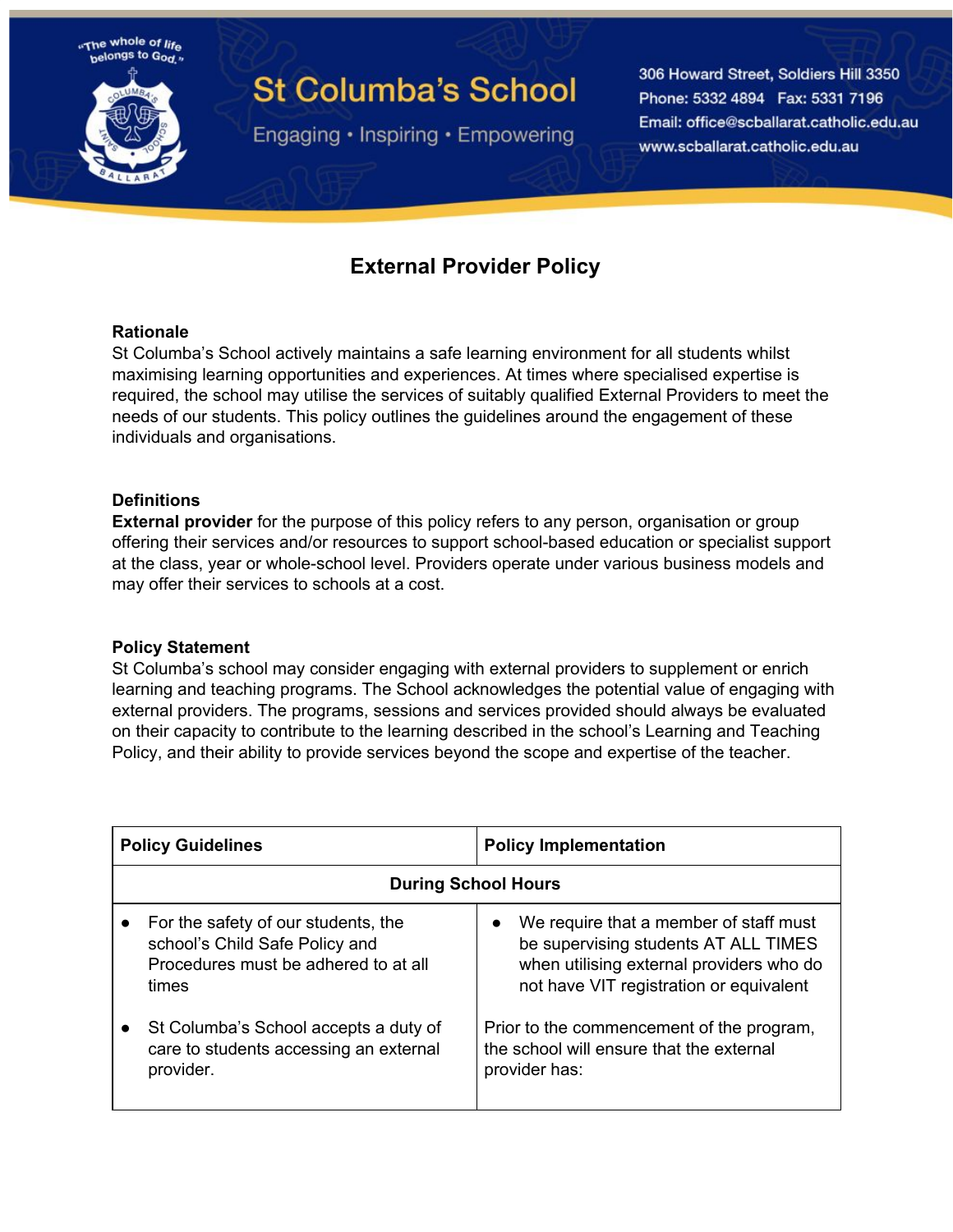| We ensure regulations relating to<br>Victorian Institute of Teaching (VIT)<br>registration, appropriate qualifications and<br>supervision will be observed.<br>Communication with parents is valued by<br>the school as part of the learning<br>process. | been through the school's induction<br>procedures, including the signing of a<br>Child Safe Code of Conduct<br>Validated & recorded that external<br>providers have the correct qualifications<br>and/or experience for their specific role/s<br>Parents are informed of the program<br>being delivered by the external provider<br>and the educational value of the program<br>Signed, informed consent is obtained for<br>each student (where necessary) |  |
|----------------------------------------------------------------------------------------------------------------------------------------------------------------------------------------------------------------------------------------------------------|------------------------------------------------------------------------------------------------------------------------------------------------------------------------------------------------------------------------------------------------------------------------------------------------------------------------------------------------------------------------------------------------------------------------------------------------------------|--|
| <b>Outside School Hours</b>                                                                                                                                                                                                                              |                                                                                                                                                                                                                                                                                                                                                                                                                                                            |  |
| For the safety of our students, the<br>school's Child Safe Policy and<br>Procedures must be adhered to at all<br>times                                                                                                                                   | Prior to the commencement of the program,<br>the school will ensure that the external<br>provider has:<br>been through the school's induction<br>procedures, including the signing of a<br>Child Safe Code of Conduct<br>Checked that external providers have the<br>correct qualifications and/or experience<br>for their specific role/s                                                                                                                 |  |
| External providers will meet all legal and<br>regulatory requirements of the school                                                                                                                                                                      | The school has checked that the:<br>External provider has current public<br>$\bullet$<br>liability insurance (minimum \$10 million)<br>which covers the program activity<br>External provider has current workers'<br>compensation insurance<br>External provider has business<br>registration, including an ABN                                                                                                                                           |  |
| Communication with parents is valued by<br>the school as part of the learning<br>process.                                                                                                                                                                | Parents are informed of the program<br>being delivered by the external provider<br>and the educational value of the program<br>Signed, informed consent is obtained for<br>each student (where necessary)<br>Disclosure of any potential conflict of<br>interest has been made to the school<br><b>Principal or Governing Authority</b>                                                                                                                    |  |